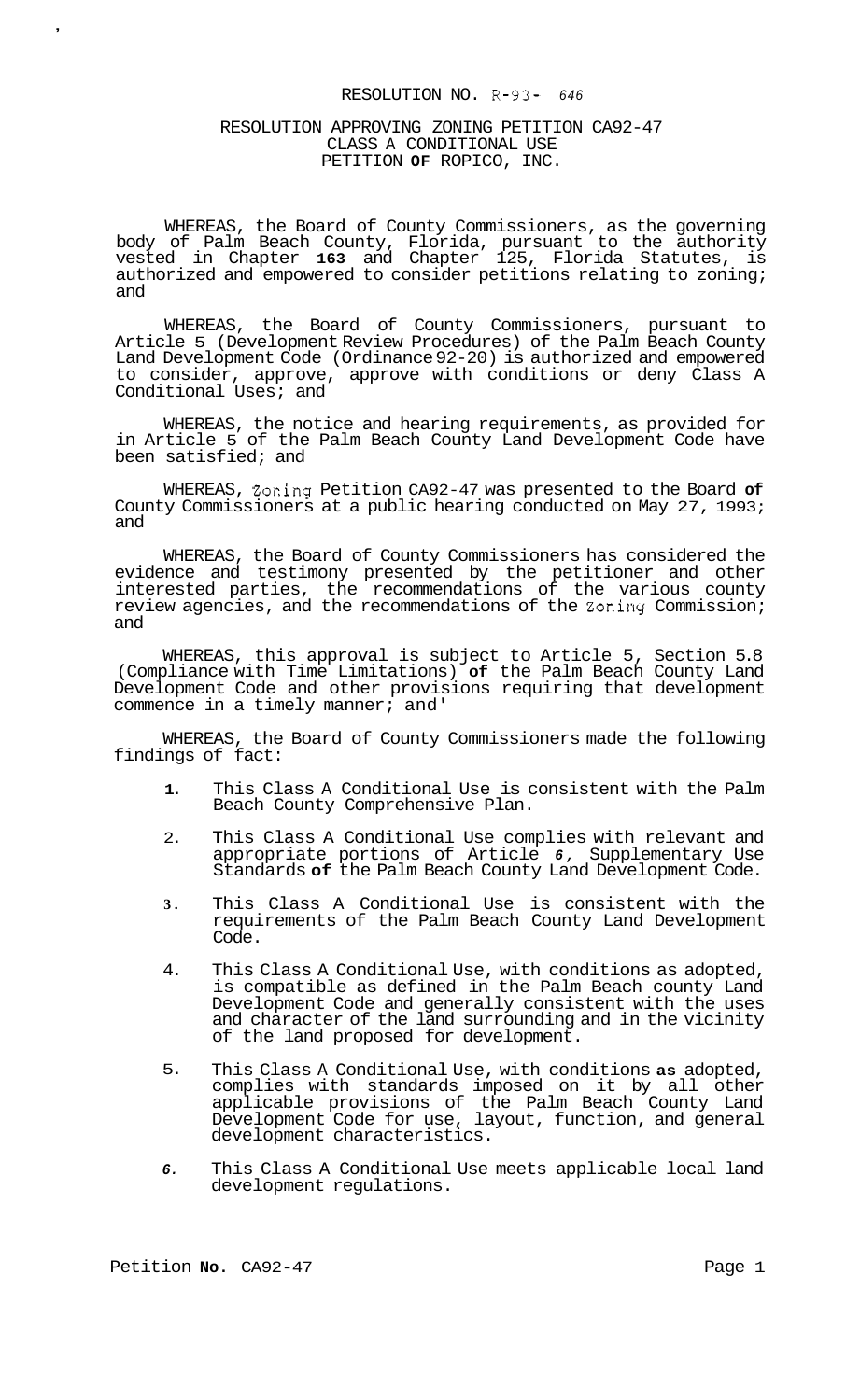- *7.*  This Class A Conditional Use, with conditions as adopted, minimizes adverse effects, including visual impact and intensity of the proposed use on adjacent lands.
- *8.*  This Class A Conditional Use has a concurrency reservation and therefore complies with Art. 11, Adequate Public Facility Standards.
- 9. This Class A Conditional Use, with conditions as adopted, minimizes environmental impacts, including but not limited **to** water, air, stormwater management, wildlife, vegetation, wetlands and the natural functioning of the environment.
- 10. This Class A Conditional Use, with conditions as adopted, will result in logical, timely and orderly development patterns.

WHEREAS, Article **5** of the Palm Beach County Land Development Code requires that the action of the Board **of** County Commissioners be adopted **by** resolution.

NOW, THEREFORE, BE IT RESOLVED BY THE BOARD OF COUNTY COMMISSIONERS OF PALM BEACH COUNTY, FLORIDA, that Zoning Petition CA92-47, the petition of ROPICO INC. for a CLASS **A** CONDITIONAL USE allowing a ASSEMBLY, NON-PROFIT in the AGRICULTURAL RESIDENTIAL *(AR)* Zoning District, on a parcel of land legally described in EXHIBIT **A,** attached hereto and made a part hereof, and generally located as shown on a vicinity sketch as indicated in EXHIBIT B, attached hereto and made a part hereof, was approved on May 27, 1993, subject to the conditions of approval described in EXHIBIT C, attached hereto and made a part hereof.

Commissioner Roberts - moved for the approval of the Resolution.

The motion was seconded by Commissioner  $\_\_$  Lee  $\_\_$  and, upon being put to a vote, the vote was as follows:

| Absent    |
|-----------|
| $Ay \sim$ |
| Aye       |
| Aye       |
| Absent    |
| Aye       |
| Aye       |
|           |

The Chair thereupon declared that the resolution was duly passed and adopted this 27th day **of** May, 1993.

APPROVED AS TO FORM AND LEGAL SUFFICIENCY

BY: OUNTY ATTORNEY

Antoning<br>SSICARAWA<br>Antoning Mark  $\hat{\mathscr{M}}$ BY: T.M **DEPUTY CLERK**  $\overline{O}$  $\overline{a}$  $\frac{d^2}{dt^2}$  $\mathbb{C}$  $\mathbf{C} \rightarrow$ 75

PALM BEACH COUNTY, FLORIDA BY ITS BOARD **OF** COUNTY

COMMISSIONERS

Petition **No.** CA92-47 **Page 2 Page 2**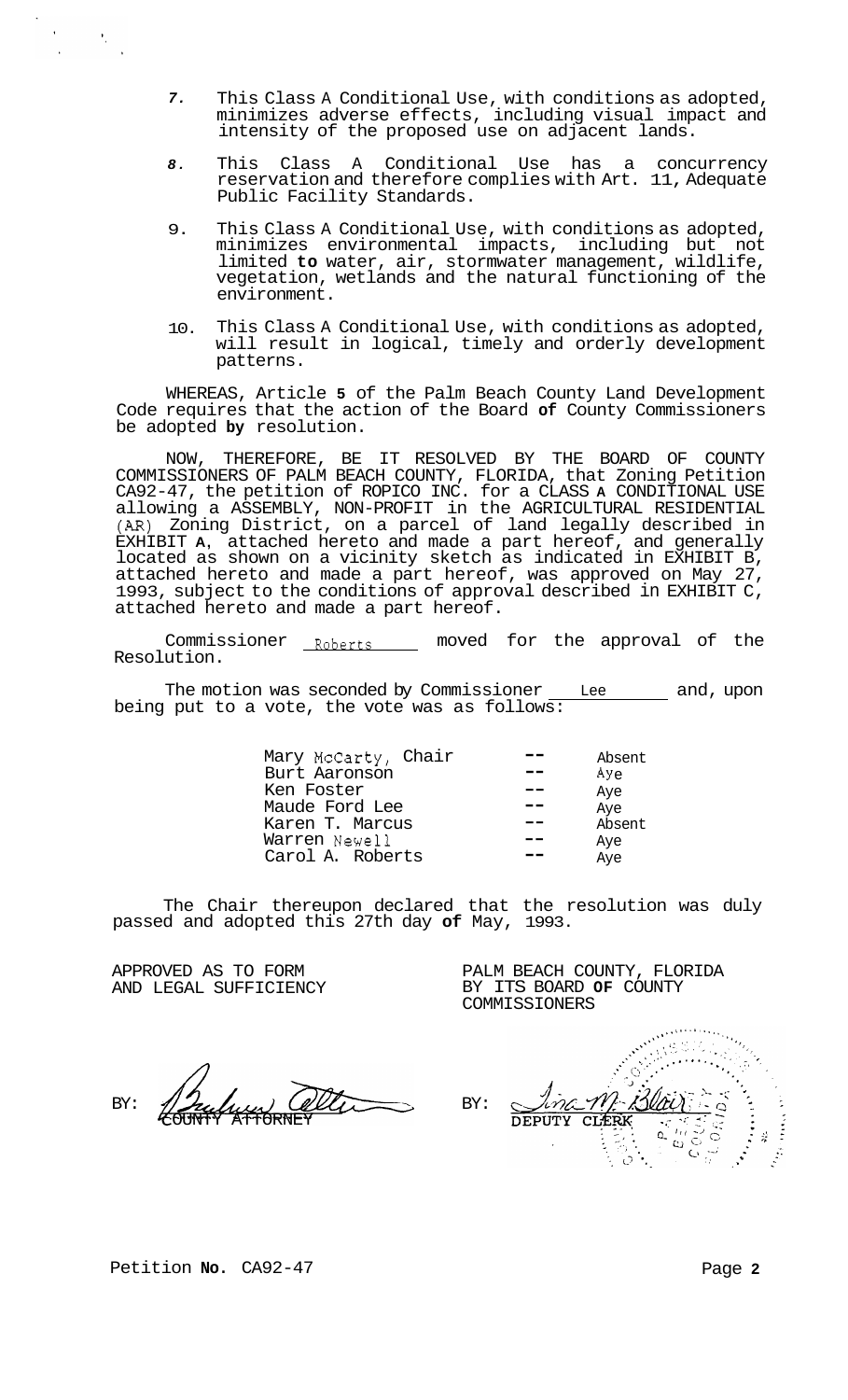# EXHIBIT A

# LEGAL DESCRIPTION

# NATIONAL **MUSEUM** OF POLO **AND** HALL OF FAME

Tract -56, **LESS** the east' 100 feet and the South 15 feet, and that portion as conveyed to the County of Palm Beach as in Deed Book 897, page 186, Palm Beach County Records as follows: From the SW Corner of Tract 56, Block 25, Palm 'Beach Farms Company Plat No. **3,**  as recorded in Plat Book 2 , pages 45 to 54 incl. , Palm Beach County Public Records, run 15 Northerly along the West line of said Tract 56 to POINT .OF BEGINNING. From Point **of** Beginning continue 41.67 ft. Northerly along the West line **of** said Tract 56 to a point; thence run 660 ft., more or less,' N 89 26' 29" **E** 'to a point on the East line of said Tract 56; thence  $\sin 41.86$  feet Southerly along the East line **of** Tract 56, to a point 15 ft. Northerly from the SE corner thereof; thence run 660 feet.more or less, *S* 89 27' 29" **W.**  along a line parallel to and 15 ft. Northerly from the South line of said tract, to a POINT OF BEGINNING; AND, the East 100 feet **of**  TRACT 55, **LESS** than part more particularly described in Deed Book 1035, page 592, Palm Beach County Records, as follows: Starting at the SW corner **of** Tract 55 run along the West line 56.48 ft., thence N 89 26' 29" **E** to the East line of Tract; thence South along the East line of tract 56.67 ft. to the SE corner of Tract 55; thence **S** 89 27' 29" **W** along South Jine of Tract to point beginning, all in Block 25, **Palm Beach Farms** Company Plat **No. 3,** according to the plat thereof. on file in the office. of Clerk of the Circuit Court in an for Palm Beach County, Florida, recorded in Plat Book **2,** pages 45 **to** 54 inclusive.

## Combined with the following:

The west  $45.28$  ft. of the east  $130.28$  ft. of the north  $199.81$  ft. of tract 55,.block *25,* PALM BEACH FARMS CO. PLAT **NO.** 3, according to the plat thereof as recorded in the office of the Clerk of Circuit Court in and for Palm Beach County, Florida in Plat **Book 2,**  page 47,

## Combined with the followins:

The east 100 ft. **of** tract 55, block 25 PALM BEACH **FARMS** *00.* PLAT **NO.** 3, according to the plat thereof as recorded in the office of the Clerk of .Circuit Court in and for Palm Beach County, Florida in Plat Book 2, page 47, subject to the right of way of Lake Worth Road. **i** 

# Combined with the following:

The east 100 ft. of Tract 56, less right-of.-way **of** State Road 802, in Block 25, of **PALM** BEACH **FARMS** COMPANY PLAT NO, 3, recorded in Plat Book 2, Pages **45- 54,** Palm Beach County, Florida,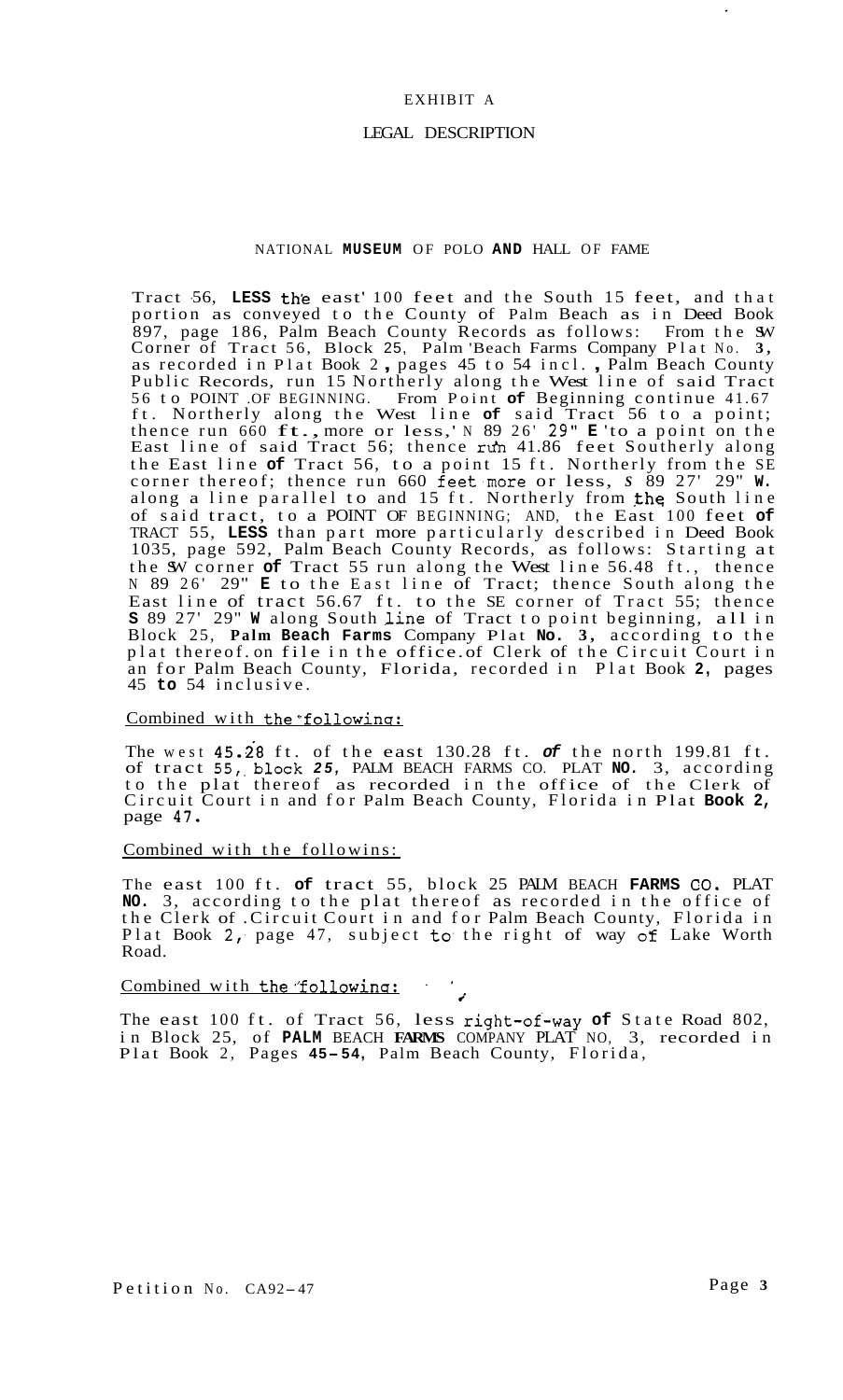# **EXHIBIT B**

# **VICINITY SKETCH**

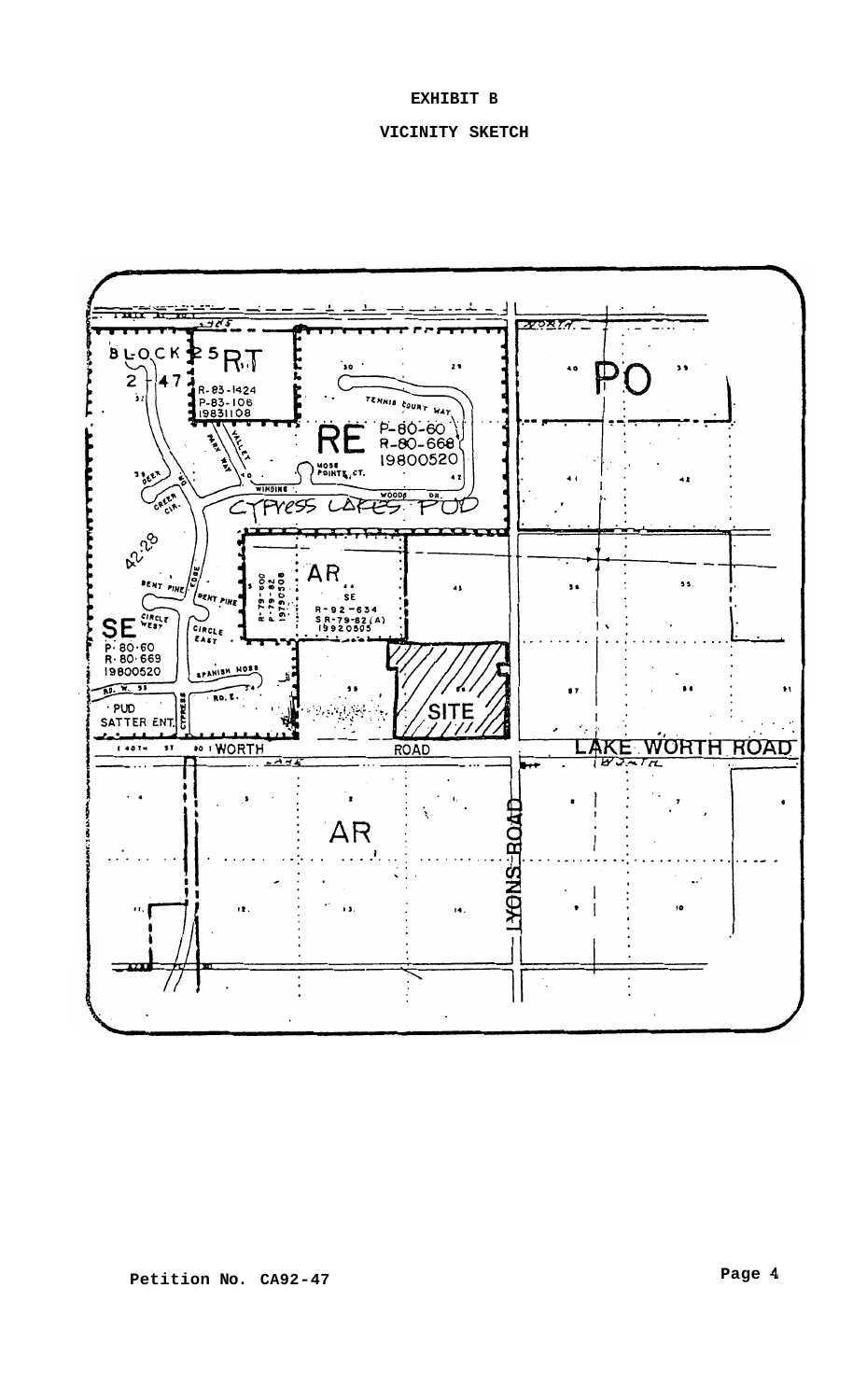## EXHIBIT C

#### CONDITIONS **OF** APPROVAL

#### A. BUILDING AND SITE DESIGN

- **1.** Total gross floor area shall be limited to a maximum of **12,500** square feet. Additional square footage may be approved pursuant to Article **5.4.E.13** (Minor Deviations) of the Palm Beach County Unified Land Development Code. (BUILDING)
- **2.** The minimum setback for all structures adjacent to the north and west property line of the subject site shall be one hundred **(100)** feet. (BUILDING)
- **3.** All air conditioning and mechanical equipment shall be roof mounted and screened from view on all sides in a manner consistent with the color and character of the principle structure. (BUILDING)

## B. DUMPSTER

 $\label{eq:2} \frac{1}{\sqrt{2}}\sum_{i=1}^n\frac{1}{\sqrt{2\pi}}\sum_{i=1}^n\frac{1}{\sqrt{2\pi}}\sum_{i=1}^n\frac{1}{\sqrt{2\pi}}\sum_{i=1}^n\frac{1}{\sqrt{2\pi}}\sum_{i=1}^n\frac{1}{\sqrt{2\pi}}\sum_{i=1}^n\frac{1}{\sqrt{2\pi}}\sum_{i=1}^n\frac{1}{\sqrt{2\pi}}\sum_{i=1}^n\frac{1}{\sqrt{2\pi}}\sum_{i=1}^n\frac{1}{\sqrt{2\pi}}\sum_{i=1}^n\frac{1}{$ 

 $\hat{\mathcal{A}}$ 

**1.** All areas or receptacles for the storage and disposal of trash, garbage or vegetation, such as dumpsters and trash compactors shall be a minimum of fifty **(50)** feet from all property lines and shall be screened by a solid opaque enclosure. The open end of the enclosure shall have an obscuring, opaque gate. (ZONING/BUILDING)

#### C. HEALTH

- **1.** Sewer service is available to the property. Therefore, no septic tank shall be permitted on the site. All existing on-site sewage disposal systems must be abandoned in accordance with Chapter 10D-6, FAC and Palm Beach County ECR-I. (HEALTH)
- **2.** Water service is available to the property. Therefore, no well shall be permitted on the site to provide potable water. All existing on-site potable water supply systems must be abandoned in accordance with Palm Beach County ECR-11. (HEALTH)

#### **D.** IRRIGATION QUALITY WATER

**1.** When irrigation quality water is available within **500**  feet of the property, the petitioner shall connect to the system subject to permitting and/or requirements of the Florida Department of Environmental Regulations and/or the South Florida Water Management District. The cost for connection shall be borne by the property owner. (UTILITIES)

# E. ENGINEERING

- **1.** The property owner has previously agreed to convey prior to **February 1, 1994** or prior to the issuance of the first Building Permit to the Palm Beach County **Land Development Division** by road right-of-way warranty deed for:
	- a. Lake Worth Road, **64** feet from centerline.
	- b. Lyons Road, *76* feet from centerline along the project's entire frontage,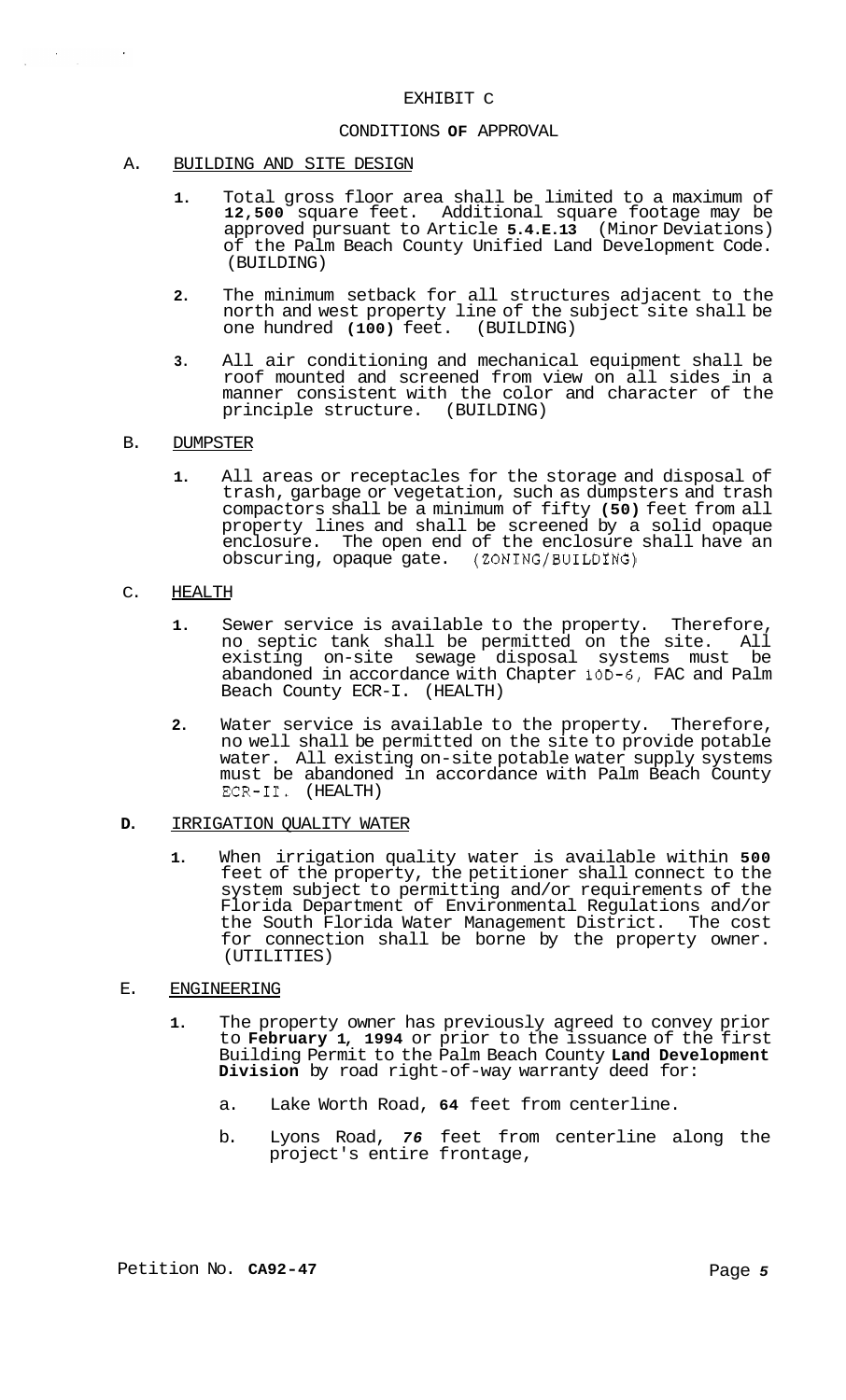All free of encumbrances and encroachments. Developer shall provide Palm Beach County with sufficient documentation acceptable to the Right of Way Acquisition Section to ensure that the property is free of all encumbrances and encroachments. Right-of-way conveyances shall also include "Safe Sight Corners" where appropriate at intersections as determined by the County Engineer (MONITORING/BUILDING - Engineering).

- 2. Prior to **February 1, 1994 or** prior to the issuance of the first Building Permit, the Property owner shall convey to Palm Beach County adequate road drainage easement through the project's internal surface water management system to provide legal positive outfall for all runoff from those segments of Lyons Road along the property frontage and for a maximum **400** ft. distance each side of the property boundary lines along Lyons Road. Said easements shall be no less than 20 feet in width. The drainage system within the project shall have sufficient retention/detention capacity to meet the storm water discharge and treatment requirements of the applicable County Water Control District and South Florida Water Management for the combined runoff from the project and District the ultimate Thoroughfare Plan Road Section(s)of the included segment. If required and approved by the County Engineer the property owner shall construct within the proposed drainage easements a minimum of **24** inch closed piping system and appropriate wingwall or other structures. Elevation and location **of** all construction shall be approved by the County Engineer. Any and all excess fill material from excavation by Palm Beach County within said easements shall become the property of Palm Beach County which at its discretion may use this fill material (MONITORING - Engineering).
- **3.** Property owner shall record a Unity of Title on the subject property prior to DRC approval. This Unity Of Title may be broken with the Executive Director Of Planning, Zoning and Building and the County Engineer. (ENGINEERING)

## **F.** LANDSCAPE WITHIN MEDIAN

 $\mathbf{r}$ 

**1.** Prior to issuance of a Building Permit, the petitioner shall apply to the Palm Beach County Engineering and Public Works Department for a permit to landscape all adjacent median(s) of all abutting rights-of-way. When permitted by Palm Beach County Department of Engineering and Public Works, landscaping shall consist of a minimum of one **(1)** fourteen **(14)** foot tall native tree for each thirty **(30)** linear feet of the adjacent median to be planted and appropriate ground cover. Trees may be planted singly or in clusters. All landscaping and maintenance shall be subject to the standards as set forth by the Palm Beach County Engineering and Public Works Department. All landscape material shall be selected for the following list:

Trees :

## Ground cover:

Laurel Oak Live Oak Slash Pine Sabal Palmetto

Wedilia Bahia Grass

Alternative species may be allowed subject to approval **by**  the County Engineer. All plant material shall be installed and selected according **to** xeriscape principles and shall conform with the following: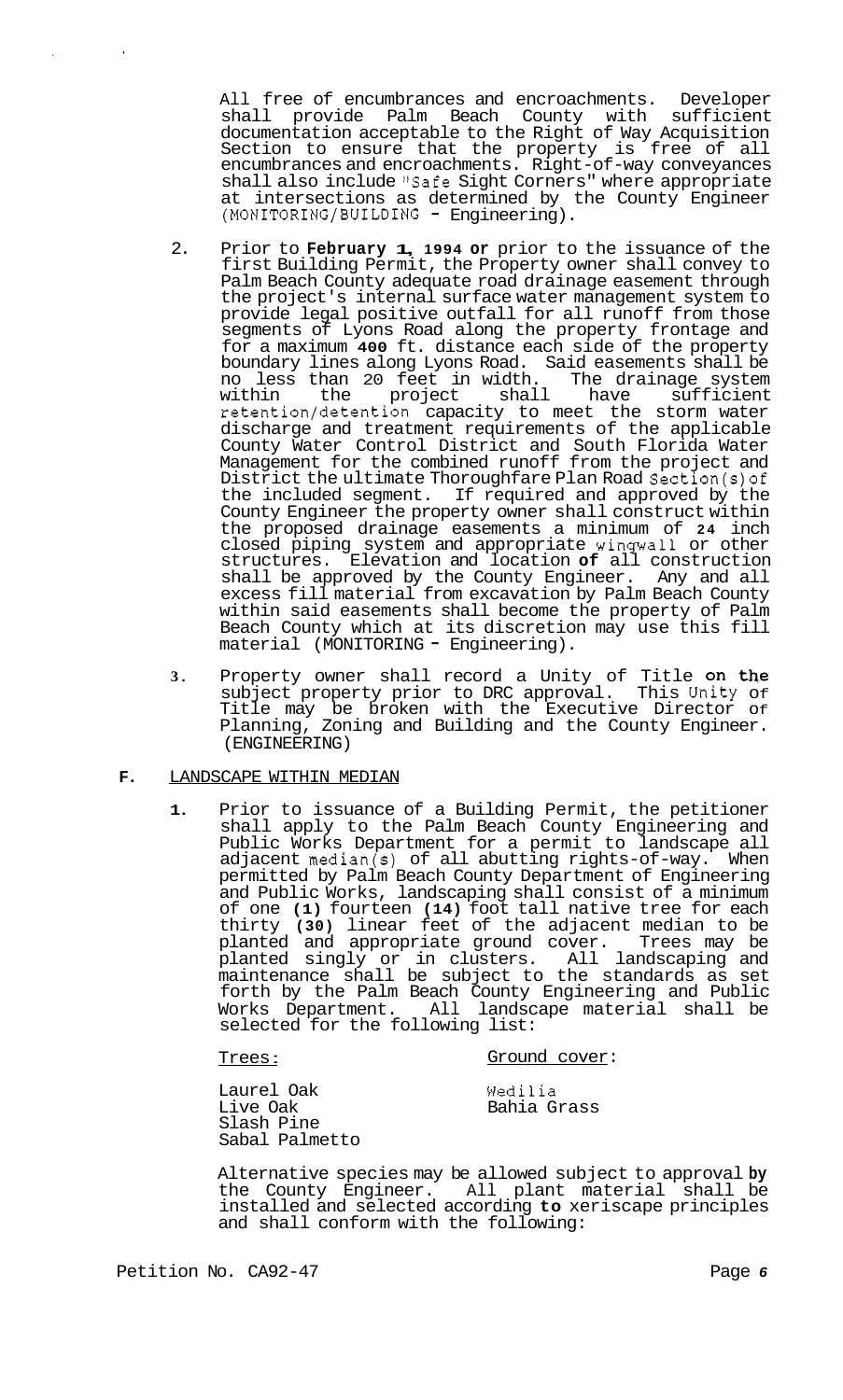- 1) All plants shall be container grown or field collected and transplanted from the project site.
- 2) All plantings shall be done in accordance with detailed planting plans and specifications to be submitted and approved by the County Engineer concurrent with Site Plan certification. (ENGINEERING/BUILDING)
- **2.** All required median landscaping, including watering, shall be the perpetual maintenance obligation of the petitioner and its successors, legal heirs or assignees or duly established Property Owner's Association and/or Homeowners's Association, and shall be installed on or before issuance of the first Certificate of Occupancy or filing of the first plat, whichever occurs first. (BUILDING/ENGINEERING)
- **3.** Declaration of Covenants and Restriction Documents shall be established **or** amended as required, prior to receiving the first building permit or filing of the first plat, whichever occurs first, to reflect this obligation. Maintenance shall be in accordance with the issued<br>permits. (BUILDING/ENGINEERING - County-Attorney)
- $G.$  LANDSCAPING  $\blacksquare$  GENERAL

 $\label{eq:2} \frac{d\mathbf{y}}{d\mathbf{x}} = \frac{d\mathbf{y}}{d\mathbf{x}} \mathbf{y}$ 

- 1. Prior to site plan certification, the petitioner shall revise the landscape tabular data on the site plan to reflect conformance to minimum Landscape Code requirements and all landscape/vegetation preservation conditions of approval. (ZONING)
- 2. All trees required to be planted on site by this approval shall meet the following minimum standards at installation:

| fourteen (14) feet.<br>3.5 inches measured 4.5 feet                                                                                           |
|-----------------------------------------------------------------------------------------------------------------------------------------------|
| above grade.<br>seven (7) feet. Diameter shall<br>be determined by the average<br>canopy radius at 3 points<br>measured from the trunk to the |
|                                                                                                                                               |

outermost branch tip. Each radius shall measure at least<br>3.5 feet in length. (ZONING)

3.5 feet in length.

**3.** Prior to issuance of a Certificate of Occupancy, the petitioner shall install a landscape buffer along the perimeter of the Southern Bell parcel located on the eastern property line of the subject site.

The required landscape buffer along the perimeter bound by the subject property shall include:

- a. One (1) native canopy tree planted every twenty **(20)** feet on center;
- b. One (1) native palm trees for each thirty **(30)**  linear feet of frontage. A group of three or more palm trees may supersede the requirement for a native canopy tree in that location; and,
- c. Thirty **(30)** inch high shrub or hedge material spaced twenty-four (24) inches on center at installation.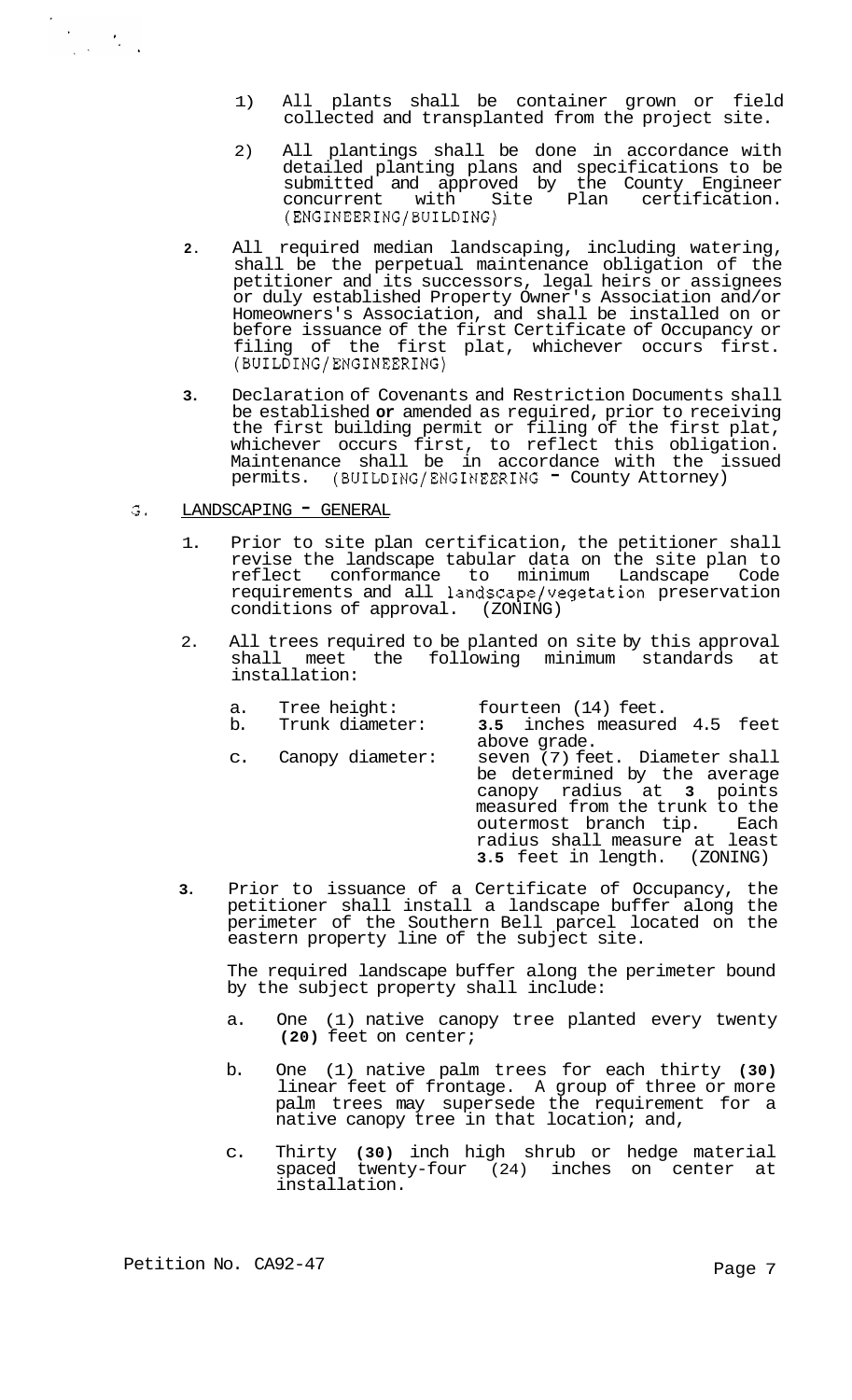The required landscape buffer along the perimeter bound by the Lyons Road right-of-way shall include thirty **(30)**  inch high shrub or hedge material spaced twenty-four (24) inches on center at installation to be maintained at a minimum height of seventy two (72) inches by the property owner. (BUILDING)

- H. LANDSCAPING ALONG EAST & SOUTH PARCEL LINE (DEVELOPED PORTION **OF** THE SITE) (ABUTTING RIGHTS-OF-WAY)
	- **1.** Landscaping within the required buffer of the developed parcel along Lyons Road and Lake Worth Road shall be upgraded to include:
		- a. One **(1)** native canopy tree planted every twenty (20) feet on center;
		- b. One **(1)** native palm trees for each thirty **(30)**  linear feet of frontage. A group of three **or** more palm trees may supersede the requirement for a . native canopy tree in that location; and,
		- c. Thirty **(30)** inch high shrub or hedge material spaced twenty-four (24) inches on center at installation. (ZONING)
- I. LANDSCAPING ALONG NORTH & WEST PERIMETER LINE (DEVELOPED PORTION **OF** THE SITE)
	- **1.** Landscaping and buffering along the north and west perimeter of the developed portion of the site shall be upgraded to include:
		- a. A minimum ten **(10)** foot wide landscape buffer strip.
		- b. One **(1)** native canopy tree planted every twenty (20) feet on center.
		- C. One **(1)** native palm tree for each twenty **(20)**  linear feet, with a maximum spacing **of** sixty **(60)**  feet on center. **A** group of three or more palm trees may supersede the requirement for a native canopy tree in that location.
		- d. Thirty **(30)** inch high shrub or hedge material spaced no more than twenty four (24) inches on center at installation, to be maintained at a minimum height of forty-eight (48) inches. (ZONING)
	- 2. All required perimeter landscaping shall **be** installed prior to issuance *of* the first Certificate **of** Occupancy (CO) for the assembly facility. (ZONING)
- **J.** LANDSCAPING ALONG NORTH & WEST PERIMETER LINE (SUBJECT SITE)
	- **1.** In the event the undeveloped portion of the subject site is cleared or developed to support an accessory use to the proposed museum, landscaping and buffering along the north and west perimeter of the subject site shall be upgraded to include:
		- a. A minimum twenty five **(25)** foot wide landscape buffer strip.

.